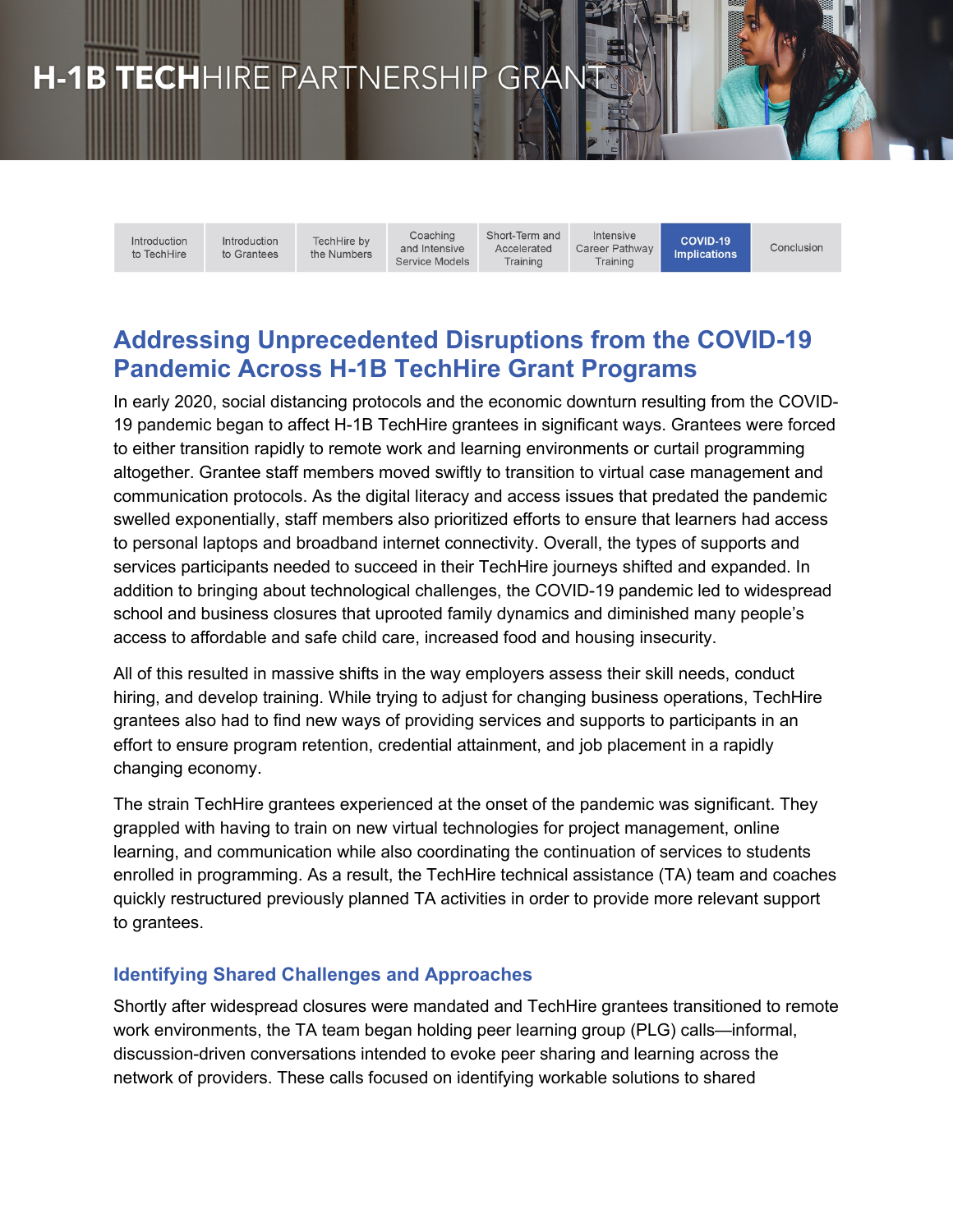challenges brought on by the sudden and unprecedented need to completely shift grantees' training delivery and support-services models.

The PLG calls, paired with continued monthly coaching calls, revealed a variety of challenges facing TechHire grantees. Some were new issues brought on by emerging technology needs and social distancing protocols, but others were preexisting issues that had simply been exacerbated by the introduction of so many changes at once. Generally, the challenges involved:

- **1.** Transitioning to online platforms;
- **2.** Providing remote participant supports; and
- **3.** Adjusting job-placement strategies.

In addition to the PLG calls, two blogs and a tip sheet on drive-through career fairs, virtual job fairs and virtual job interviewing tips were developed that aimed to provide grantees and their participants with guidance around navigating virtual and drive-through job fairs and virtual job interviews—which have grown in popularity across the country in recent months. Additionally, the TA team resurfaced the previously developed resource *Maximizing the Power of Social Media for Recruitment and Engagement*, which highlights Clackamas Community College's success in establishing a robust social media recruitment strategy.

Grantees were encouraged to begin developing their own customized local resource lists for helping to address the challenges they were facing. In addition, the above-mentioned resources have been assembled on the Virtual and Remote Learning and Service Resources page of the H-1B TechHire Community.

The next section explores several approaches to the challenges mentioned above that were shared through PLG calls, coaching calls, and one-on-one discussions with grantees.

# **Approaches to Address Grantees' Shared Challenges**

#### *Transitioning to Online Training Platforms*

As grantees were informed that faculty and students would not be able to return to campus, staff members had to act quickly to identify, procure, and implement new technologies and communication strategies. Grantees ensured that students had access to needed equipment and technology by collaborating with partners to provide grant-funded or low-cost laptops and internet access.

**Montgomery College**, based in Rockville, Maryland, achieved positive results by using a variety of methods to reach participants and stay connected with them. It adopted a threepronged approach to communicating with students using Facebook page updates, email, and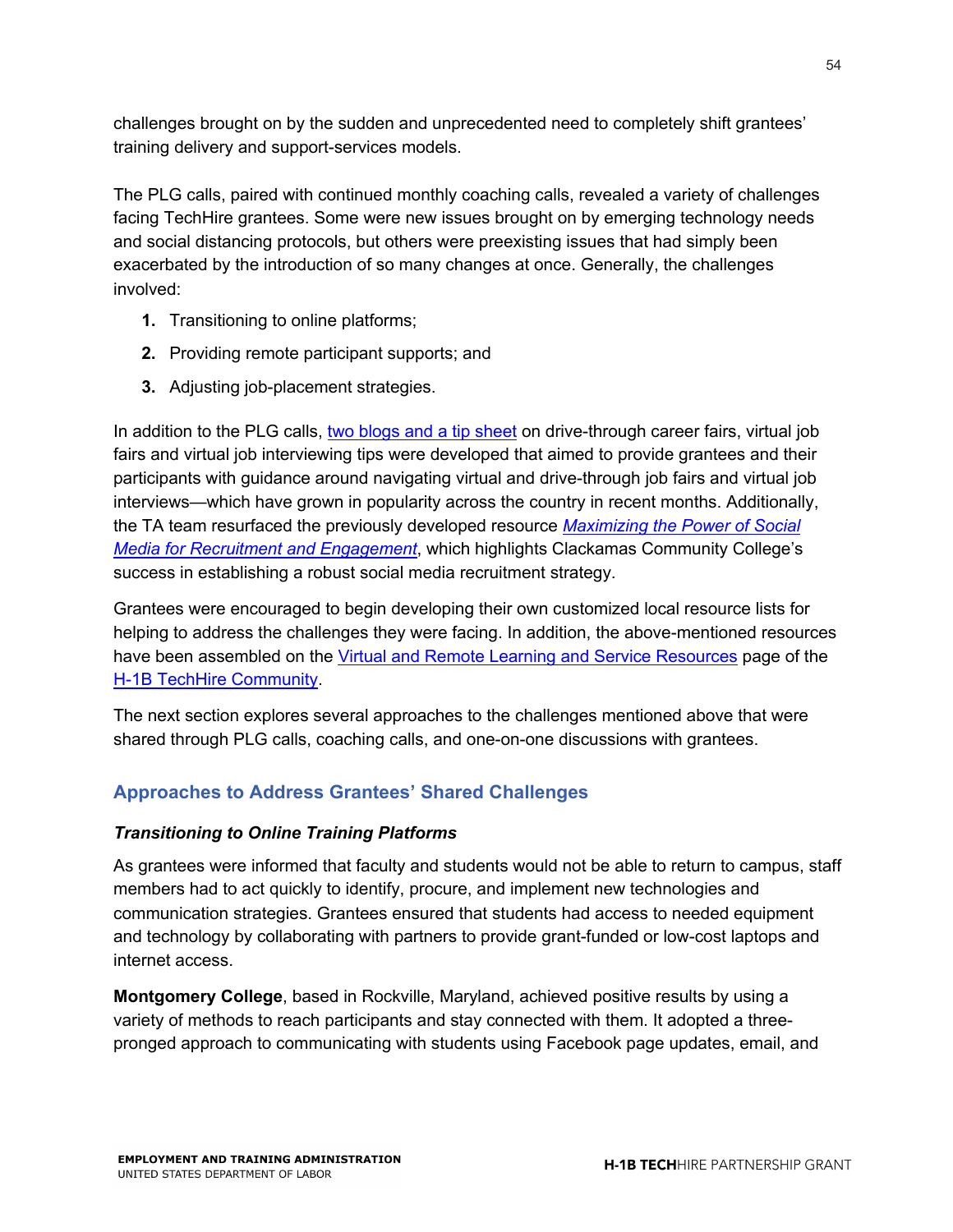the Remind app. Instructors began delivering course content virtually via Zoom, the Schoology Learning Management System, and Facebook Live. Additionally, Montgomery College focused its efforts on increasing the number of emails reaching community members about its TechHire programming and set up an account to host virtual information sessions.

The **Northwest Regional Workforce Investment Board**, based in Waterbury, Connecticut**,** initially designed its program to be flexible for target populations facing barriers to learning and employment. Working with a training provider, it adapted its infrastructure to support online resources accompanied by in-person instruction. Adopting technology from the start of the grant enabled them to more seamlessly

*"Before the pandemic, I was unsure of virtual classrooms. Now, I see the additional flexibility they provide participants. We've realized that streaming classroom instruction can help ensure participants, who are caretakers for children and other family members or who may lack access to transportation, can attend both classrooms and labs. For students who prefer classroom settings, we will continue to offer that, to meet both sets of needs."*

> — Tori Strickland, Montgomery College

transition to fully virtual instruction modules, online collaborative spaces, and virtual libraries.

As **Wake Technical Community College**, based in Raleigh, North Carolina, was fortunate to have infrastructure in place to support virtual and remote learning even before the disruption caused by the pandemic. It's TechHire grant program was able to continue offering training with minimal interruption. The school pivoted to using Microsoft Teams for conducting synchronous, virtual classes. Although its grant period ended in July 2020, the community college, in partnership with its local workforce development board, committed to paying the tuition for participants currently enrolled until they complet their training.

#### *Providing Remote Participant Supports*

For several grantees, the processes for engaging potential participants, conducting assessments, and coordinating the intake of information all transitioned to virtual services within a few days. Additionally, staff members worked with internal teams and federal project officers to ensure that new processes adhered to social distancing guidelines.

For example, **Montgomery College** experienced a decline in engagement by potential participants at the beginning of the pandemic. Within a few months, however, engagement increased as the college saw the pool of potential applicants increase, and it began to average 50 attendees at each virtual informational session. The grantee used Zoom for group presentations and for one-on-one communication. It also used Zoom for intake sessions and provided Dropbox links for access to supporting documentation.

Some grantees were affected by lags in testing that credentialing bodies experienced as inperson exams were forced to shift to virtual settings. The **Northwest Regional Workforce Investment Board** implemented strategies to refresh skill sets through tutoring and enrollment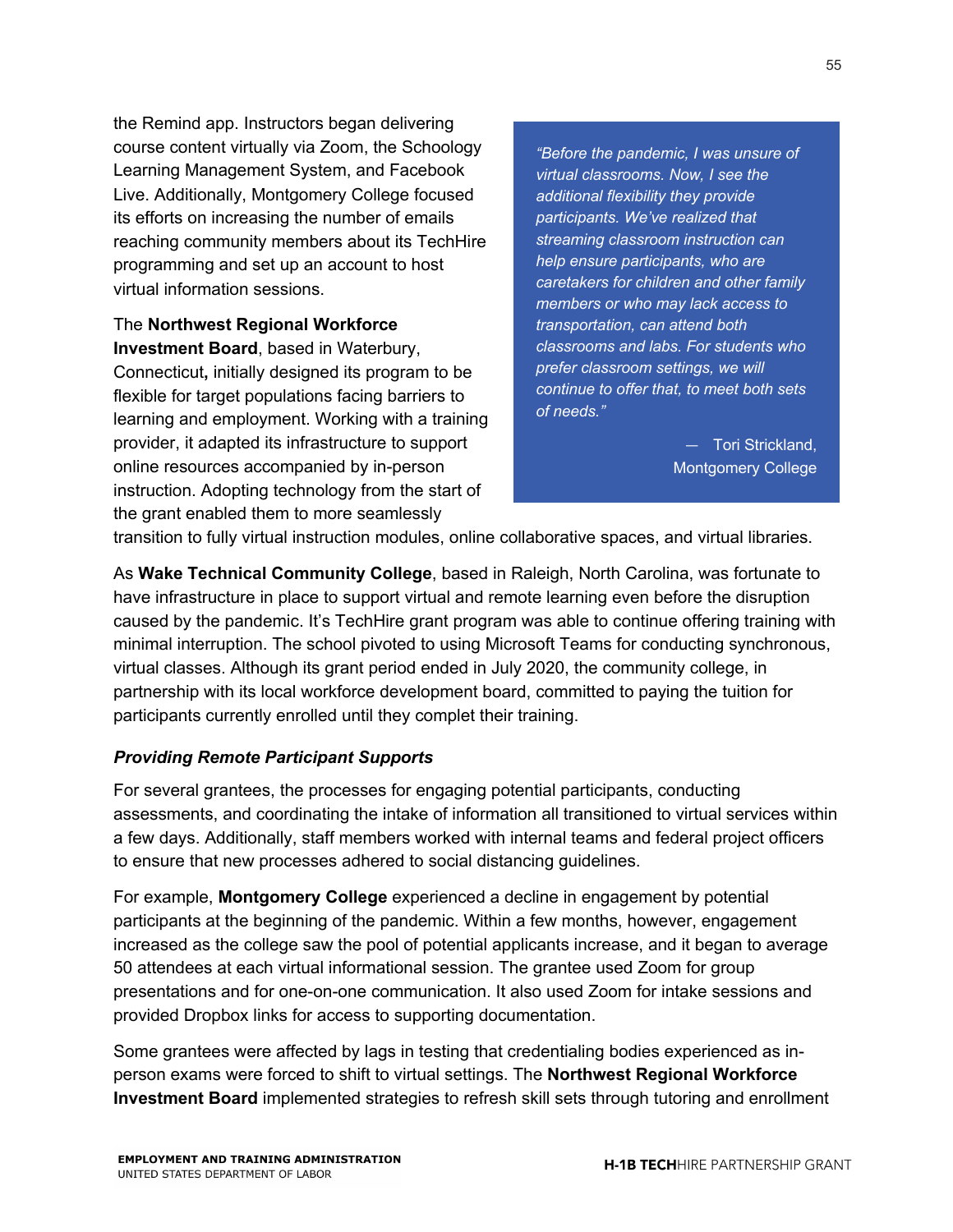in other IT certification programs while waiting for CompTIA to perform virtual A+ certification testing. The training provider offered a vast library of virtual training resources to help students prepare for credentialing exams.

**Ivy Tech Community College**, based in Indianapolis, Indiana, implemented a tutoring and virtual test-prep strategy for the CompTIA A+ exam. The TechHire program determined that hiring online tutors was the most cost-effective and efficient strategy. Its approach included three components:

- Virtual tutoring and test preparation provided by Ivy Tech Tech Hire program graduates via Zoom
- Faculty-led virtual test preparation, which included two-hour study sessions tailored to student-identified needs
- Online coaching provided by online services such as InsideTrack.org

## *Strategies for Increasing Remote Engagement*

In order to maintain consistent engagement and support for participants, many programs use a variety of communication channels that participants may feel more comfortable with, in addition to using their learning management systems. Some send reminders via text message or social media, while others post lessons and course content online as videos rather than hosting live classes. However, recognizing that some students prefer in-person classes, some grantees have chosen to offer socially distanced lab sessions.



**Text message services and social media platforms** such as Remind and Instagram have been instrumental in helping grantees maintain engagement with participants.



**Posting lessons and course content as videos** rather than hosting live class sessions has also been helpful in giving participants the opportunity to learn at a time and pace that works for them.



For students who prefer in-person classes, **incorporating socially distanced in-person lab sessions** has helped grantees keep individuals engaged in traditional instruction while offering peer-to-peer connections and real-time support.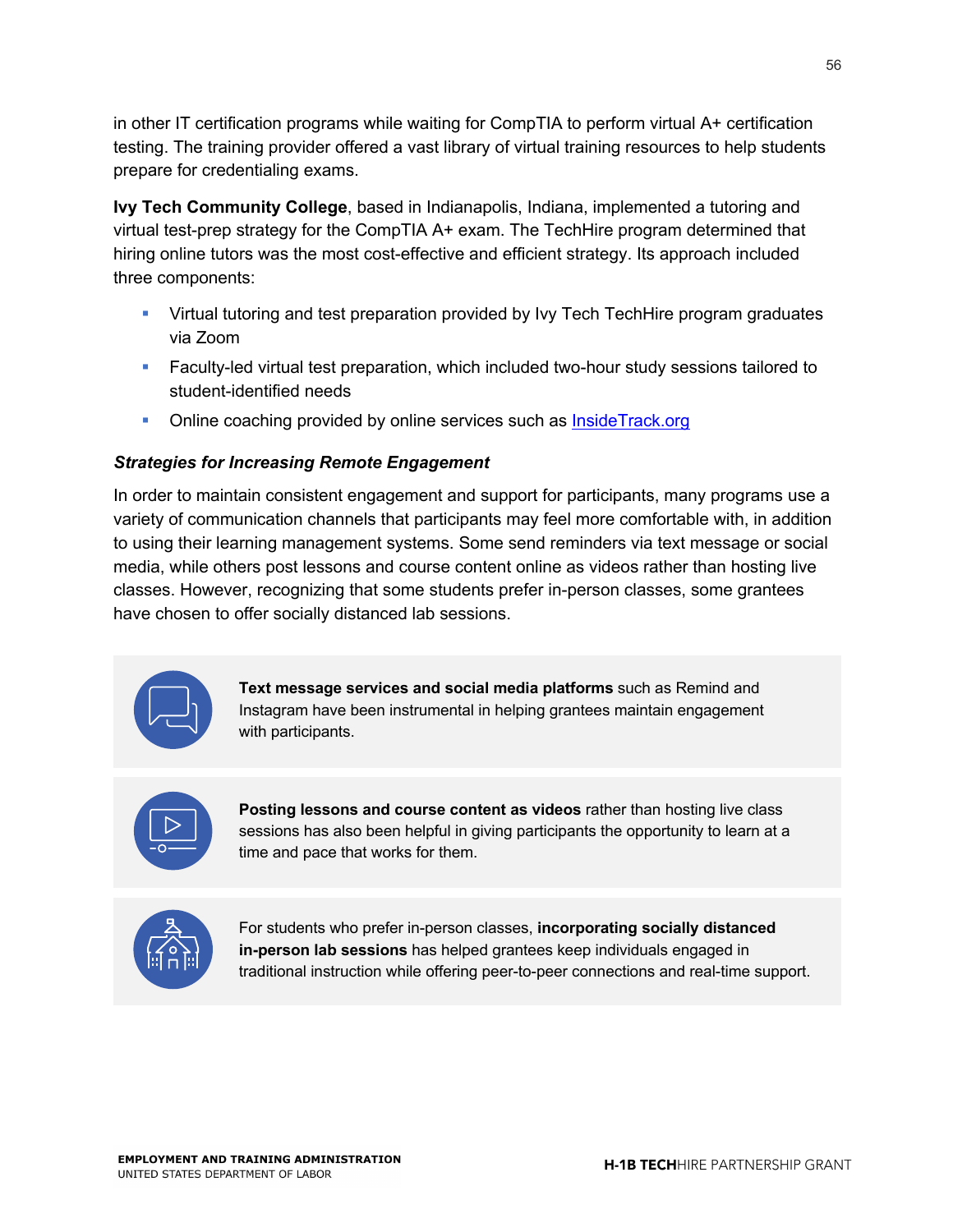#### *Adapting Job-Placement Strategies*

Job-placement activities became more challenging due to volatility in regional labor markets and grantees' inability to meet with employers to discuss job and training needs. Grantees expanded outreach to other industry partners and worked to expand opportunities for participants after they have completed training.

**UAW—Labor Employment and Training Corporation (LETC)**, based in Los Angeles, California, works with Los Angeles Valley Workforce Training to provide TechHire workforce training and job-placement services. At the start of the pandemic, the college's biotech and advanced manufacturing training program shifted to online training. The grantee expanded its outreach to work with manufacturers outside of aerospace and defense, which previously represented the majority of the grantee's industry partners. The grantee integrated virtual interview preparation into its job-readiness training and provided Chromebooks to students who did not have access to computers.

When COVID-19 impacted the local business climate in March 2020, **Worksystems Inc.**, based in Portland, Oregon, realized that it needed to adjust its previous strategy on building apprenticeship opportunities with employers. The organization began focusing on services that targeted incumbent workers in order to help businesses retain staff members. Eighty workers applied to receive training under Worksystems' modified program. Worksystems continues to collaborate with employers to help incumbent workers who complete training to advance in their careers.

**Full Employment Council, Inc.**, based in Kansas City, Missouri, focused on IT occupations, engaged employers through sector-based listening sessions, and continued to build those relationships by having employers weigh in on student demos and prepare with interviews. These employer relationships, built through early, in-person engagement in listening sessions with students, have been easy to transition to a virtual setting.

## **Conclusion: Lessons Learned**

Despite the challenges that grantees experienced nationwide as a result of social distancing protocols and new safety standards, TechHire grantees made innovative adjustments to continually meet participants' needs in preparing them for sustainable workforce futures. These shifts have allowed both grantee staff and participants to experience the benefits of virtual training, and some grantees have now shown an increased interest in continuing virtual services for the long term. Below are a few summarizing points describing the pivots grantees have made to ensure program success amidst a virtual learning environment:

**• Digital access and support.** All across the country, TechHire participants experienced limited access to laptops and high-speed internet, often logging on via their phones and community Wi-Fi hot spots. Identifying resources and referrals to provide access to technology is a crucial component that programs will need to continue to address.